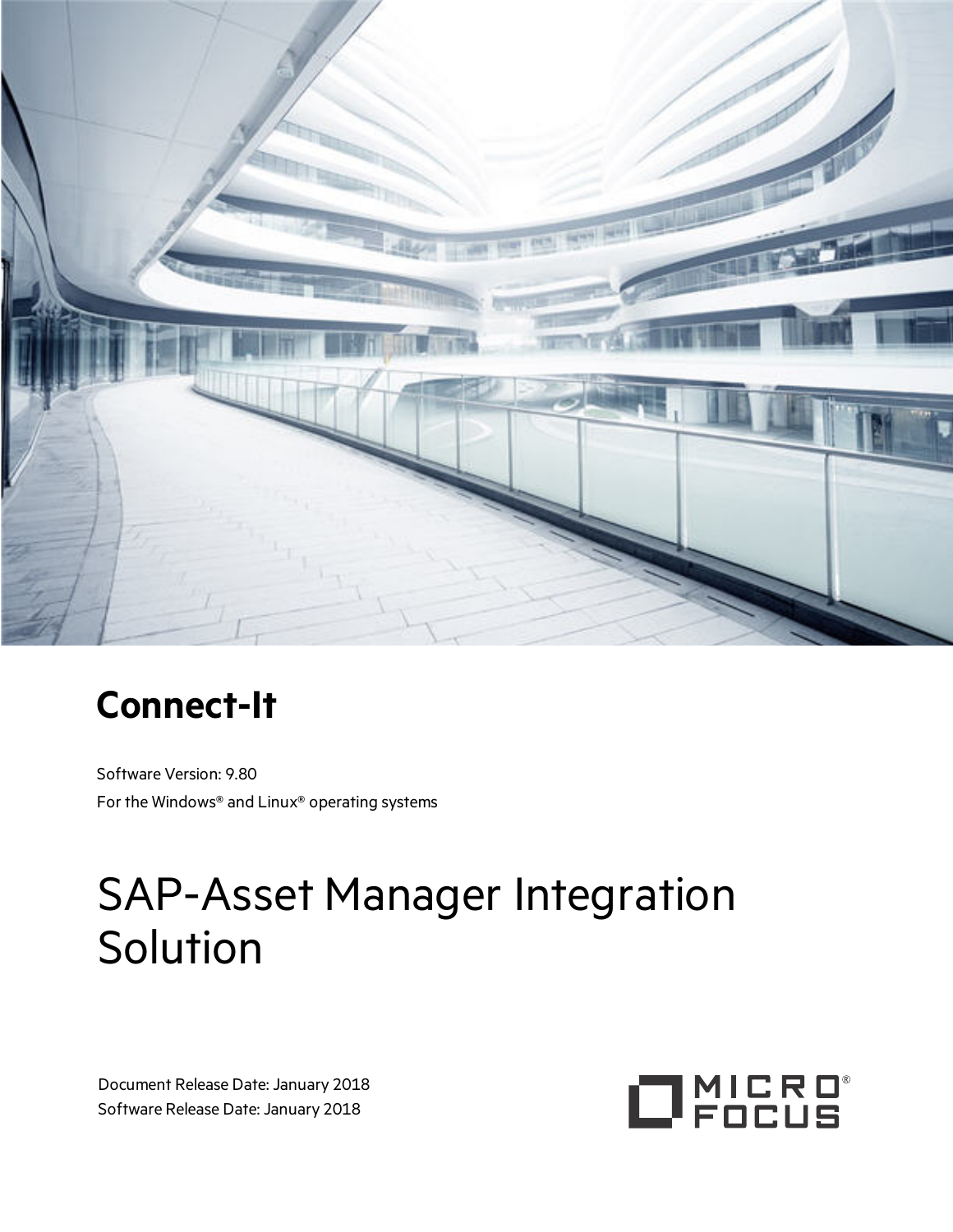#### Legal Notices

#### **Warranty**

The only warranties for products and services of Micro Focus and its affiliates and licensors ("Micro Focus") are set forth in the express warranty statements accompanying such products and services. Nothing herein should be construed as constituting an additional warranty. Micro Focus shall not be liable for technical or editorial errors or omissions contained herein. The information contained herein is subject to change without notice.

#### Restricted Rights Legend

Confidential computer software. Except as specifically indicated otherwise, a valid license from Micro Focus is required for possession, use or copying. Consistent with FAR 12.211 and 12.212, Commercial Computer Software, Computer Software Documentation, and Technical Data for Commercial Items are licensed to the U.S. Government under vendor's standard commercial license.

#### Copyright Notice

© 1994 - 2018 Micro Focus or one of its affiliates.

#### Trademark Notices

Adobe™ is a trademark of Adobe Systems Incorporated.

Microsoft® and Windows® are U.S. registered trademarks of Microsoft Corporation.

UNIX® is a registered trademark of The Open Group.

This product includes an interface of the 'zlib' general purpose compression library, which is Copyright © 1995-2002 Jean-loup Gailly and Mark Adler.

#### Disclaimer

Certain versions of software and/or documents ("Material") accessible here may contain branding from Hewlett-Packard Company (now HP Inc.) and Hewlett Packard Enterprise Company. As of September 1, 2017, the Material is now offered by Micro Focus, a separately owned and operated company. Any reference to the HP and Hewlett Packard Enterprise/HPE marks is historical in nature, and the HP and Hewlett Packard Enterprise/HPE marks are the property of their respective owners.

#### Documentation Updates

To check for recent updates or to verify that you are using the most recent edition of a document, go to:  [https://softwaresupport.softwaregrp.com.](https://softwaresupport.softwaregrp.com/)

This site requires that you register for a Software Passport and to sign in. To register for a Software Passport ID, click **Register for Software Passport** on the Micro Focus Support website at [https://softwaresupport.softwaregrp.com.](https://softwaresupport.softwaregrp.com/)

You will also receive updated or new editions if you subscribe to the appropriate product support service. Contact your Micro Focus sales representative for details.

### **Support**

Visit the Micro Focus Support site at: [https://softwaresupport.softwaregrp.com](https://softwaresupport.softwaregrp.com/).

This website provides contact information and details about the products, services, and support that Micro Focus offers.

Micro Focus online support provides customer self-solve capabilities. It provides a fast and efficient way to access interactive technical support tools needed to manage your business. As a valued support customer, you can benefit by using the support website to:

- Search for knowledge documents of interest
- Submit and track support cases and enhancement requests
- Download software patches
- Manage support contracts
- Look up support contacts
- Review information about available services
- Enter into discussions with other software customers
- Research and register for software training

Most of the support areas require that you register as a Software Passport user and to sign in. Many also require a support contract. To register for a Software Passport ID, click **Register for Software Passport** on the Micro Focus Support website at [https://softwaresupport.softwaregrp.com](https://softwaresupport.softwaregrp.com/).

To find more information about access levels, go to: [https://softwaresupport.softwaregrp.com/web/softwaresupport/access-levels.](https://softwaresupport.softwaregrp.com/web/softwaresupport/access-levels)

**Integration Catalog** accesses the Micro Focus Integration Catalog website. This site enables you to explore Micro Focus Product Solutions to meet your business needs, includes a full list of Integrations between Micro Focus Products, as well as a listing of ITIL Processes. The URL for this website is [https://softwaresupport.softwaregrp.com/km/KM01702731.](https://softwaresupport.softwaregrp.com/km/KM01702731)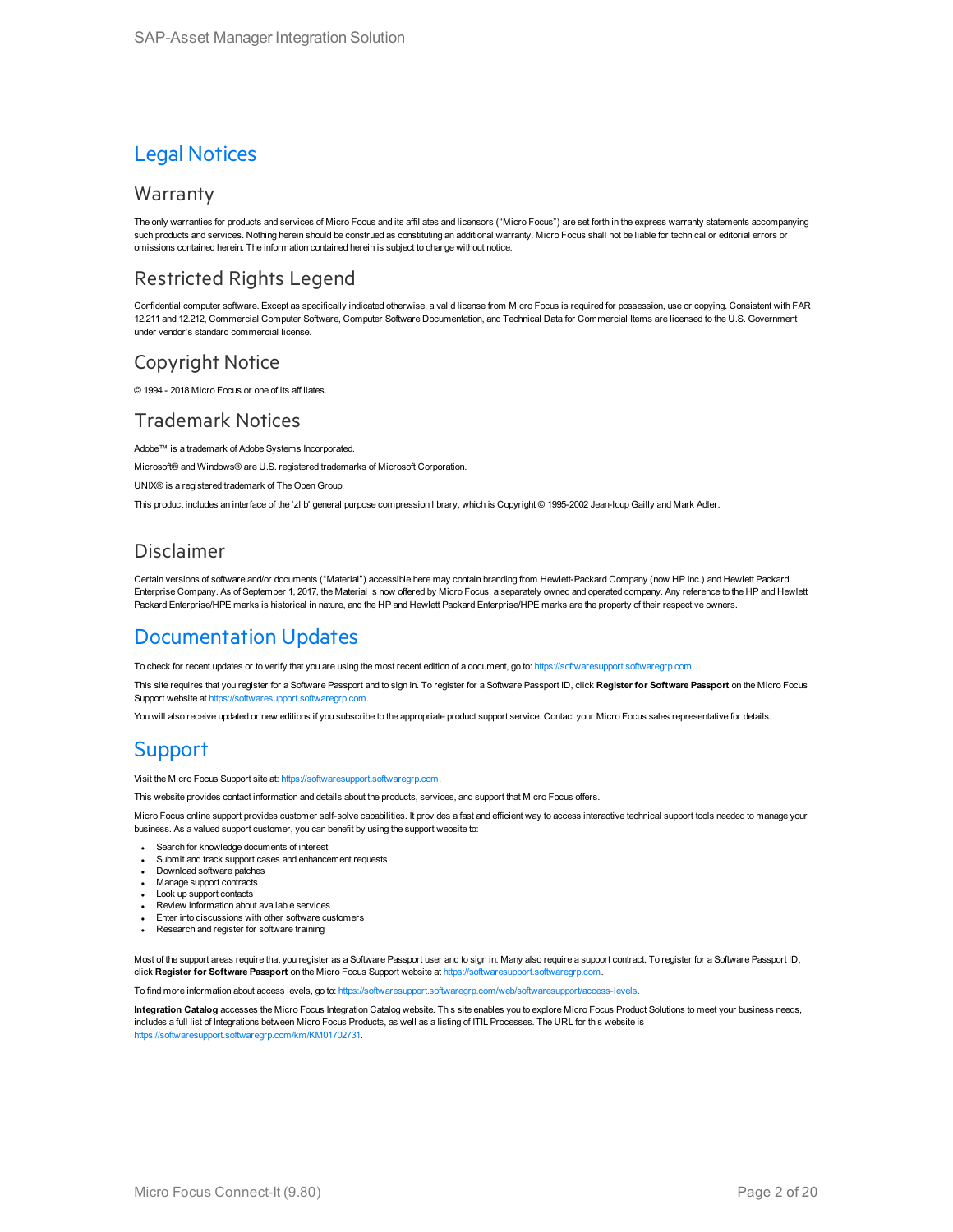# **Contents**

| Who is the SAP-Asset Manager integration solution intended for?  4 |  |
|--------------------------------------------------------------------|--|
|                                                                    |  |
|                                                                    |  |
|                                                                    |  |
|                                                                    |  |
|                                                                    |  |
|                                                                    |  |
|                                                                    |  |
|                                                                    |  |
|                                                                    |  |
|                                                                    |  |
|                                                                    |  |
|                                                                    |  |
|                                                                    |  |
|                                                                    |  |
|                                                                    |  |
|                                                                    |  |
|                                                                    |  |
| Connect-It scenarios, SAP document types and RFCs used 18          |  |
|                                                                    |  |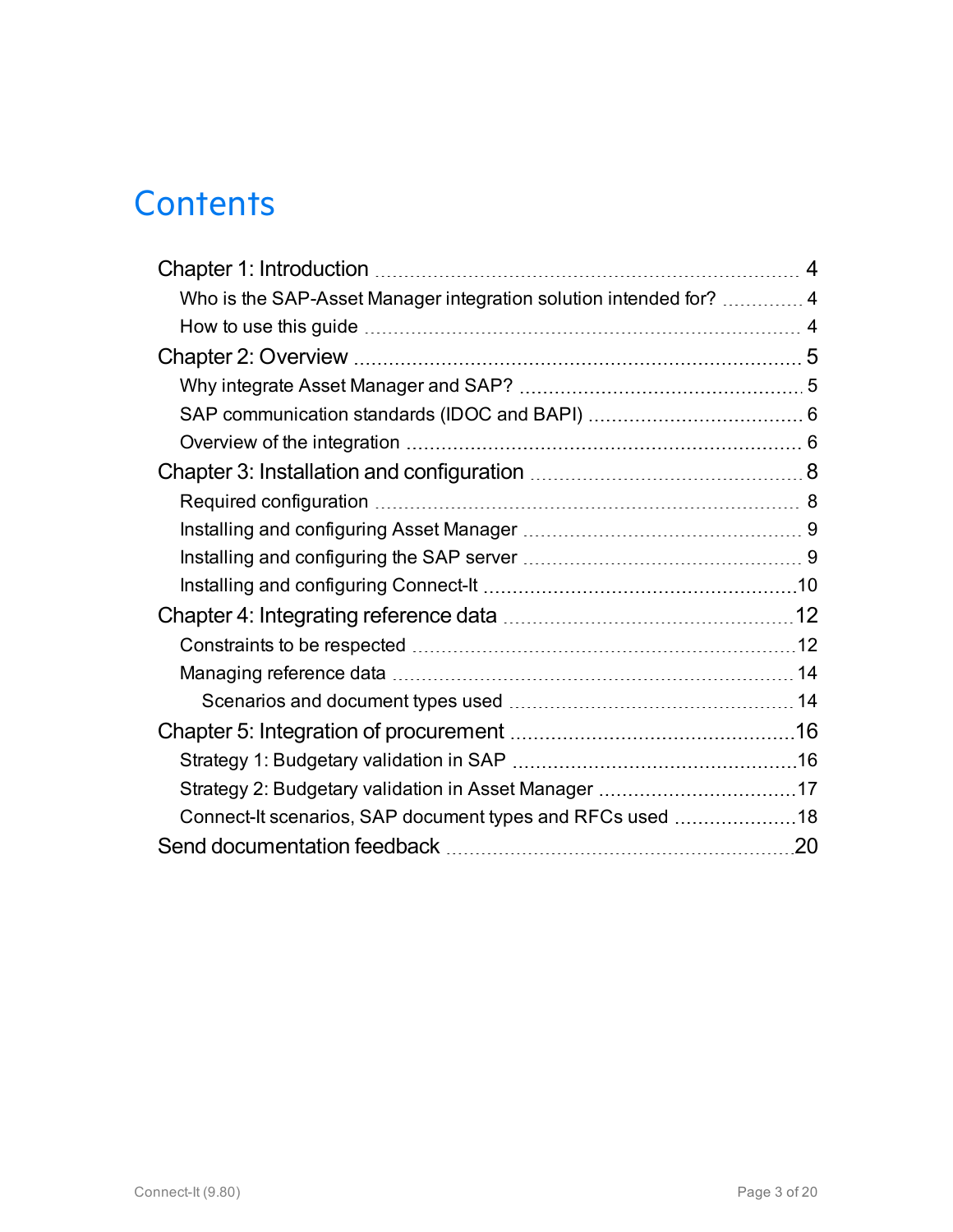# <span id="page-3-0"></span>Chapter 1: Introduction

This chapter includes:

### <span id="page-3-1"></span>**Who is the SAP-Asset Manager integration solution intended for?**

The SAP-Asset Manager integration solution is aimed at companie who wish to use both SAP and Asset Manager.

In general, it is implemented by a consultant with expertise in the following domains:

- Structure and functionality of Asset Manager.
- Structure and functionality of SAP.
- Using Connect-It.

### <span id="page-3-2"></span>**How to use this guide**

#### **Chapter [Overview](#page-4-0)**

This chapter explains how the SAP-Asset Manager integration solution is designed.

#### **Chapter Installation and [configuration](#page-7-0)**

This chapter explains how to install and configure the different components of the SAP-Asset Manager integration solution.

#### **Chapter [Integrating](#page-11-0) reference data**

This chapter explains how to maintain two reference data sets together in both SAP and Asset Manager.

#### **Chapter Integration of [procurement](#page-15-0)**

This chapter explains how to manage a procurement cycle implemented across SAP and Asset Manager.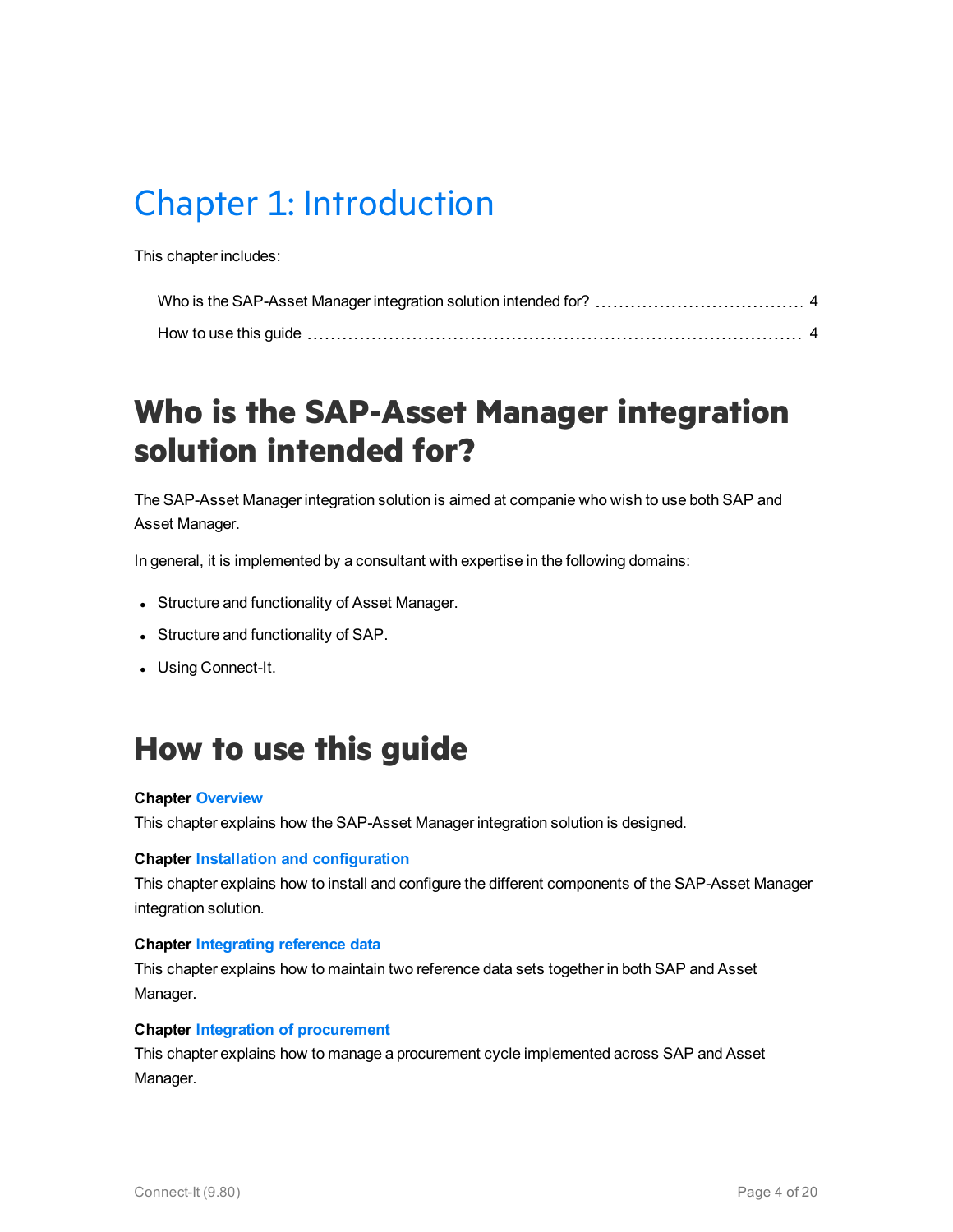# <span id="page-4-0"></span>Chapter 2: Overview

The SAP-Asset Manager integration solution is intended to be used as the basis for transferring data between the Asset Manager and SAP databases.

You can use it as source material for setting up processes suited to your own enterprise.

Transferring data between the two databases enables you to manage processes relying on both Asset Manager and SAP, while maintaining data integrity (for procurement management, in particular).

The integration solution can be adapted to your needs if required:

- Modifying the list of transferred fields.
- Adding tables to be transferred.
- $\blacksquare$  Etc.

This chapter includes:

### <span id="page-4-1"></span>**Why integrate Asset Manager and SAP?**

Asset Manager and SAP are best-of-breed applications in their respective domains:

- Asset Manager, as an asset management solution, particularly suited for IT assets,
- SAP, as an ERP (Enterprise Resource Planning) solution.

On the whole, their zones of application are different but there are areas of overlap.

SAP excels in its ability to handle complex projects and go into great financial detail.

Asset Manager excels in its ability to manage complex assets (IT assets in particular), elaborate processes (using workflows, for example, tp manage procurement processes), maintain an inventory, manage licenses and detail expenses.

Integrating both packages enables you to make the most of their respective advantages and automate the maintenance of common data: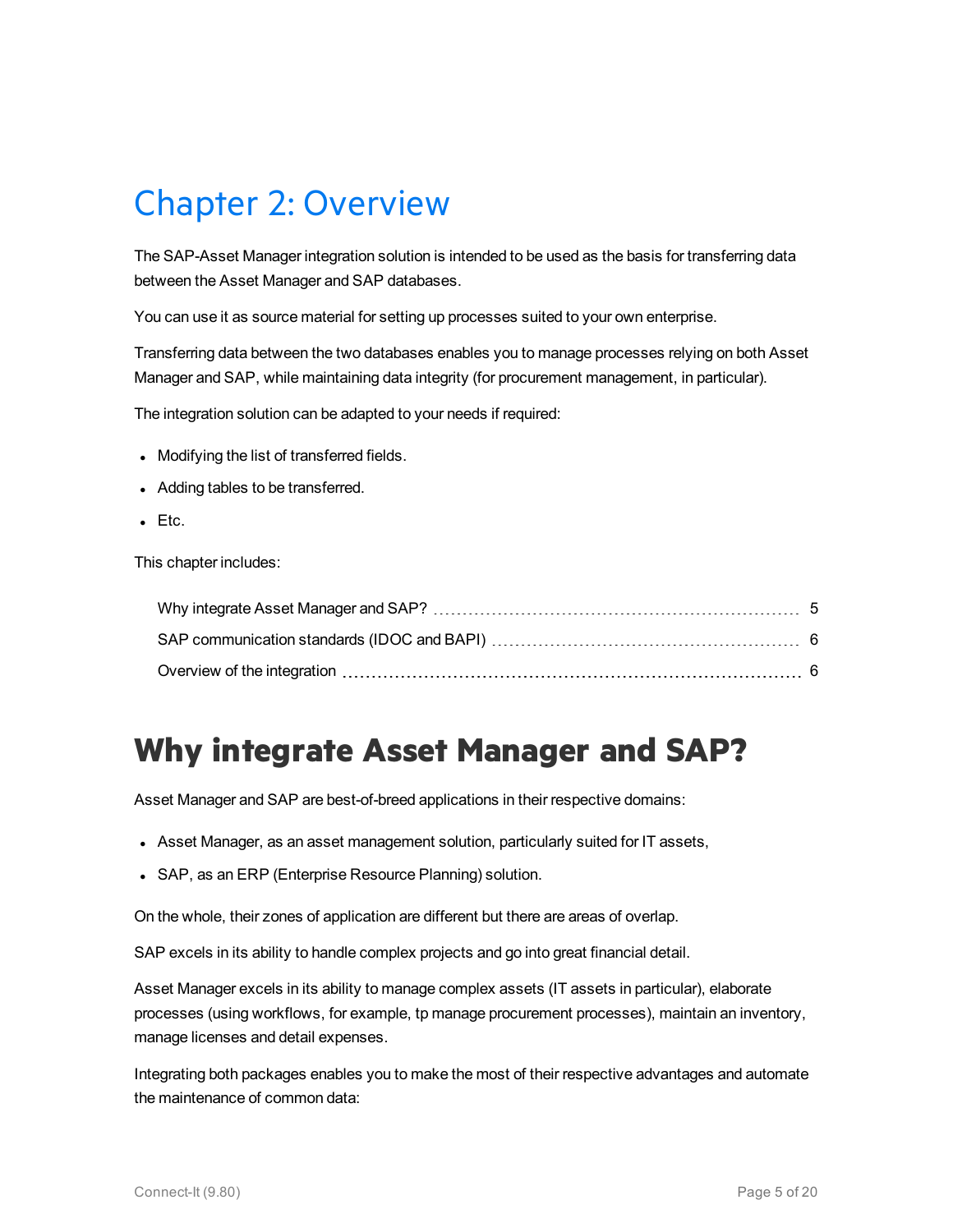- For those processes that overlap, you will be using either Asset Manager, or SAP, depending on the phase of the process.
- Common reference data, except supplier catalogs and models, will be managed manually in one of the applications: SAP. The updating of this data is automated using the SAP-Asset Manager integration solution.
- Supplier catalogs are managed by hand in one of two Asset Manager software suites. This data does not appear in SAP.

### <span id="page-5-0"></span>**SAP communication standards (IDOC and BAPI)**

SAP uses two standard protocols to exchange data with other applications:

- **IDOC**: Enables SAP to produce or consume documents in the form of files. The documents produced can be imported by external applications. In turn, external applications can produce documents in the IDOC format that can be consumed by SAP. SAP has several IDOC document types as standard (IDOC Data Types). The production or consumption of IDOC documents can be automated in SAP. IDOC enables you to asynchronously transfer data between SAP and other applications.
- **BAPI** (Business API): Enables SAP to exchange data with external applications without using files. SAP has several BAPI data types as standard (Remote Function Calls). The triggering of the exchange of BAPI data must be initiated by an external application. BAPI enables you to synchronously transfer data between SAP and other applications.
- **ALE**: This standard is used to process IDoc files in synchronous and asynchronous mode.

### <span id="page-5-1"></span>**Overview of the integration**

The integration of SAP and Asset Manager is performed using Connect-It.

The integration uses the following connectors:

- Asset Manager
- SAP BAPI
- <sup>l</sup> SAP IDOC

Scenarios are provided for the data transfer.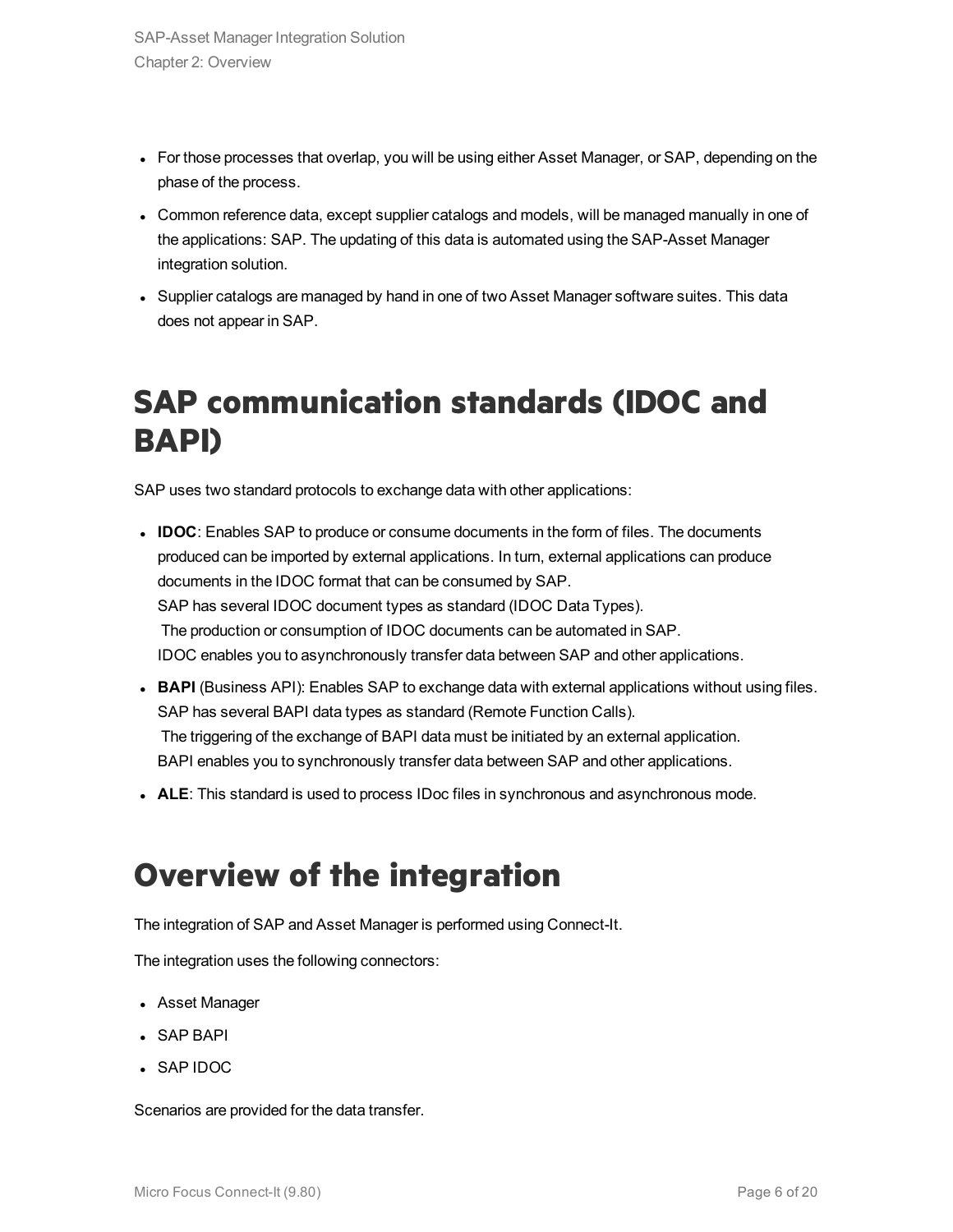SAP-Asset Manager Integration Solution Chapter 2: Overview

Some of these scenarios use IDOC:

- IGetPeople.scn
- IGetCompany.scn
- IGetCostcenter.scn
- IGetInvoice.scn

Other scenarios use BAPI:

- BAPI\_CREATE\_REQUEST.scn
- BAPI\_CREATE\_PO.scn
- BAPI\_RECEIVE.scn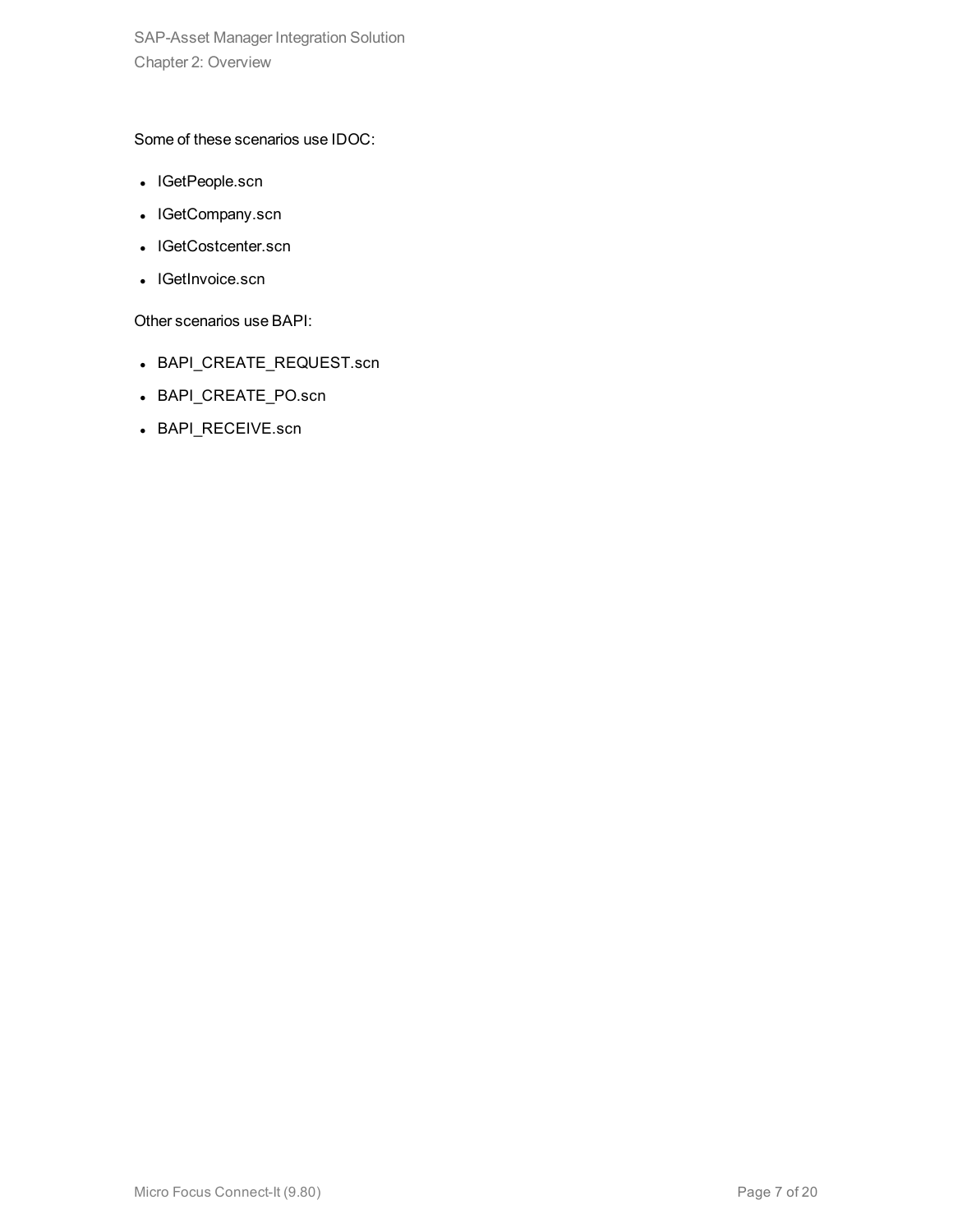# <span id="page-7-0"></span>Chapter 3: Installation and configuration

This chapter includes:

### <span id="page-7-1"></span>**Required configuration**

The SAP-Asset Manager integration solution requires the following:

- SAP 4.5B or 4.6C (the SAP-Asset Manager integration solution has been tested with these two versions. It is possible that other versions work also.
- Asset Manager 4.1.1 or later.
- $\bullet$  Connect-It 9.51.

The following connectors are required:

- <sup>o</sup> Asset Manager
- <sup>o</sup> SAP BAPI
- <sup>o</sup> SAP IDOC

The full solution uses the following scenarios:

- <sup>o</sup> Integration of reference data:
	- IGetPeople.scn
	- IGetCompany.scn
	- IGetCostcenter.scn
- <sup>o</sup> Integration of procurement:
	- BAPI\_CREATE\_REQUEST.scn
	- BAPI\_CREATE\_PO.scn
	- BAPI\_RECEIVE.scn
	- IGetInvoice.scn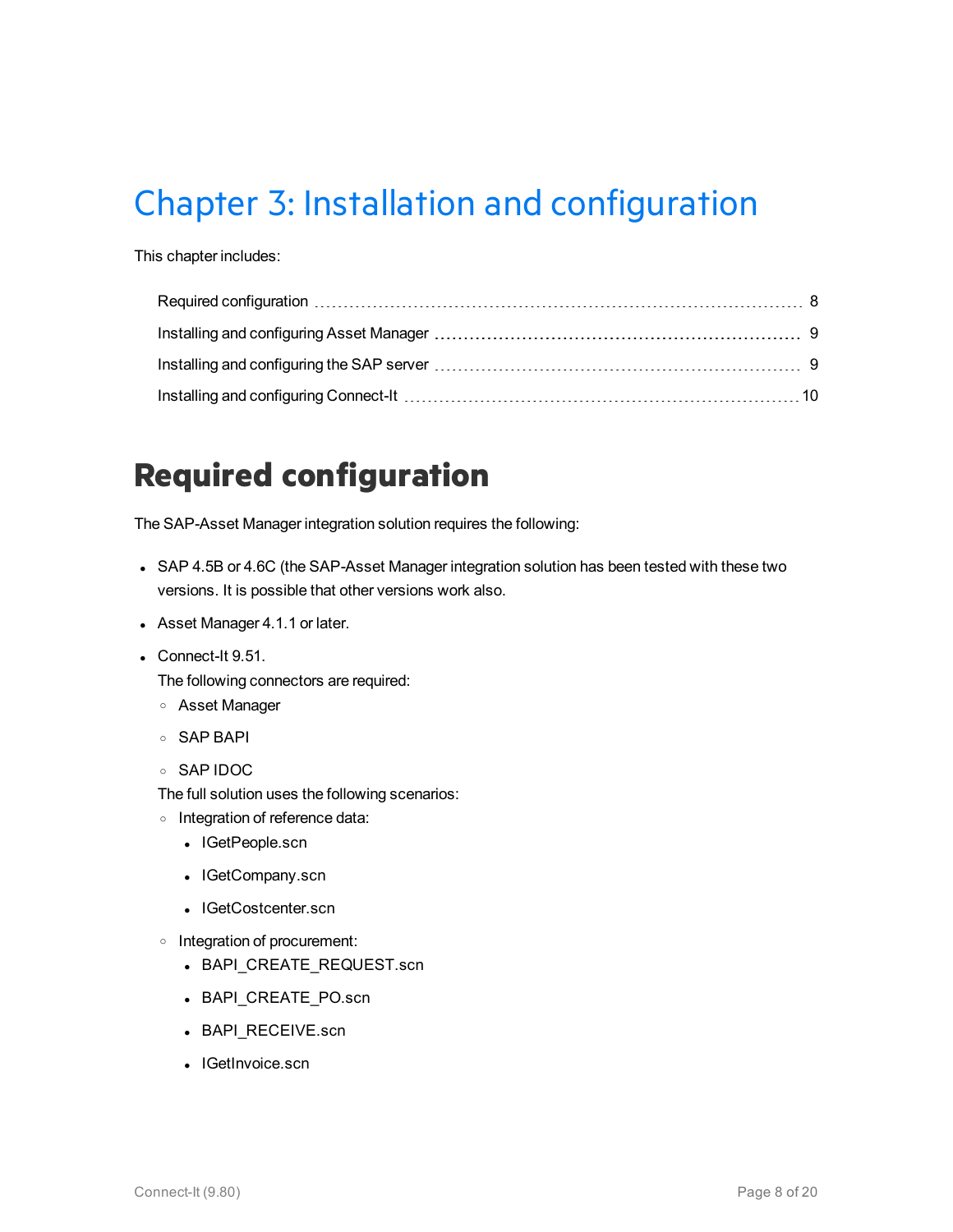### <span id="page-8-0"></span>**Installing and configuring Asset Manager**

Install and configure Asset Manager using the standard procedure as described in the Asset Manager **Installation** guide.

Next, import the features into the Asset Manager database:

- 1. Start Asset Manager.
- 2. Connect to the Asset Manager database to be integrated with SAP.
- 3. Select **File/ Import**.
- 4. Click **Execute a script**.
- 5. Select the script.

**Note:** The full path of the script is the following:

[Connect-It installation directory]\datakit\sap\acsapfeat\featerp.scr

This script creates the required features in Asset Manager for integration.

6. Click **Import**.

Recommended configuration:

- Modify the user rights so that the reference tables cannot be modified in creation mode.
- Modify the user rights so that the reference fields cannot be entered in update mode.

For the list of reference tables and fields, refer to section [Constraints](#page-11-1) to be respected.

### <span id="page-8-1"></span>**Installing and configuring the SAP server**

Install and configure SAP using the standard procedure as described in the SAP documentation. Make sure that SAP automatically and regularly produces the IDOC files required by Connect-It. The following document types are required:

- HRMD A01
- CREMAS01
- MATMAS01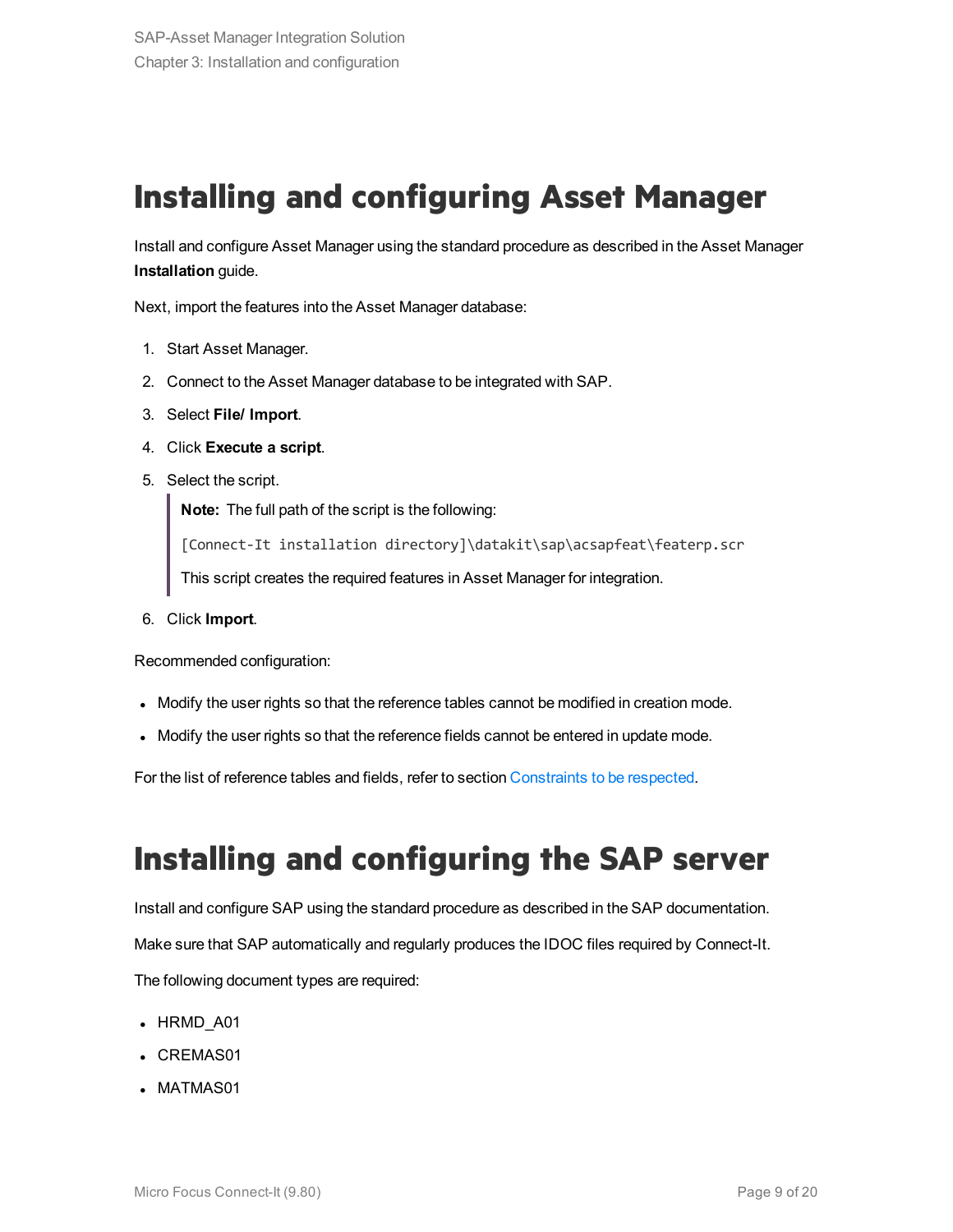- COSMAS01
- INVOIC01

These document types must be included in a **distribution model** that references the appropriate **logical system** and **partner/ port** pairs.

Additionally, so that new records and modified records automatically create IDOC files, you must define the **ALE distribution configurations** (**SALE** transaction) so that the **Activate change pointers for message types** option is activated (**set up data distribution**).

### <span id="page-9-0"></span>**Installing and configuring Connect-It**

Install and configure Connect-It using the standard procedure as described in the Connect-It **User's Guide**.

Connect-It must be installed on a computer that has access to the Asset Manager and SAP servers.

Configure each of the scenarios of the SAP-Asset Manager integration solution so that they work in your environment:

- 1. Start the Scenario builder.
- 2. Open the scenario (**File/ Open** menu). List of scenarios included in the SAP-Asset Manager integration solution: See [Overview](#page-5-1) of the [integration](#page-5-1)
- 3. In the **Scenario diagram** window, display the **Global** tab.
- 4. Right-click the **SAP IDOC** connector box if it is displayed.
	- a. Select **Configure the connector** from the shortcut menu.
	- b. Go through the pages of the wizard (**Next** button).
	- c. Populate the fields according to your needs:
		- <sup>l</sup> The **Choose a file or folder** page must reference the folder or the FTP server in which the IDOC documents from SAP are produced. These references depend on the way you have configured SAP.
		- <sup>l</sup> The **Configure IDOC type** page must be fully populated.
	- d. Click **Finish**.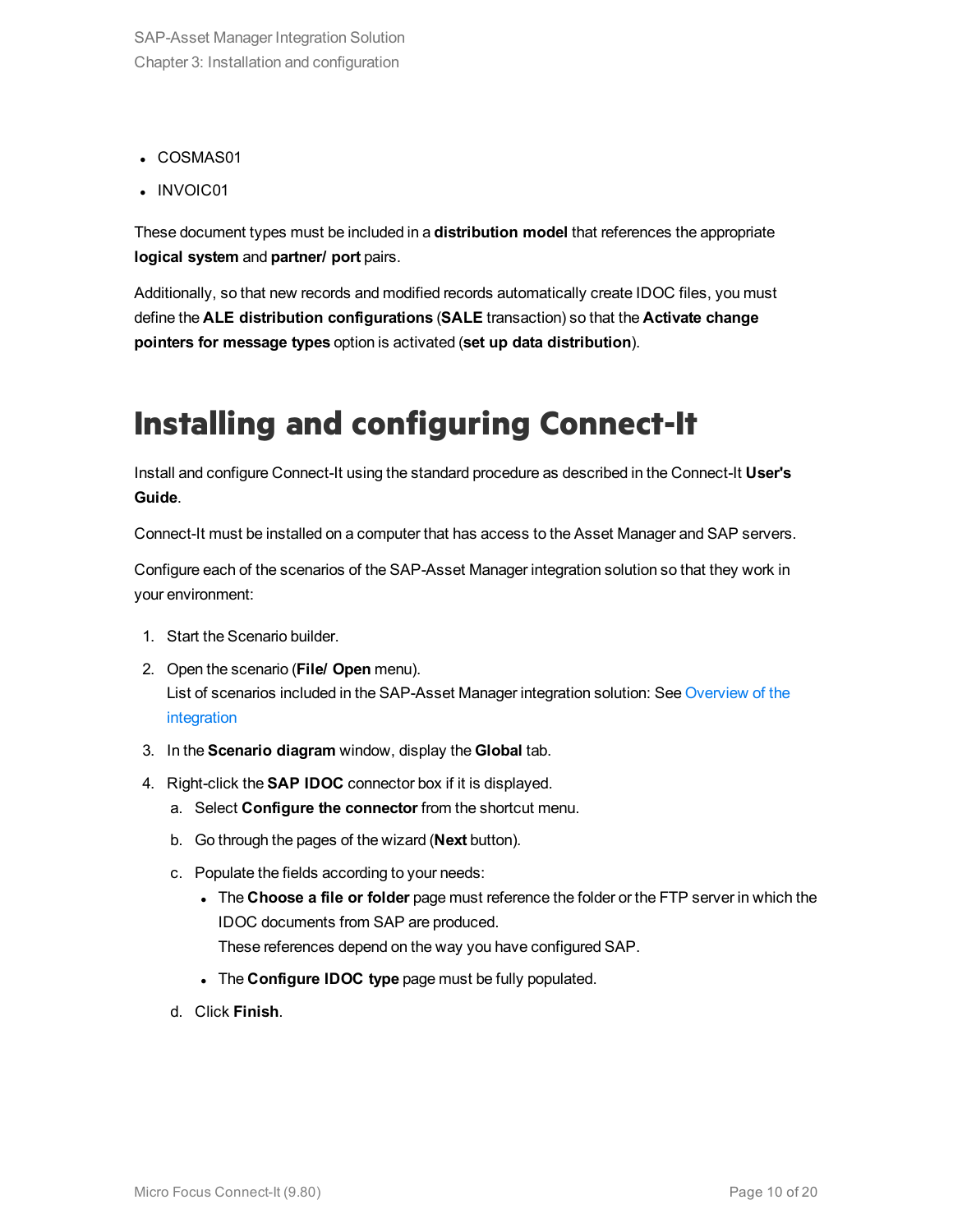- 5. Right-click the **SAP BAPI** connector box if it is displayed.
	- a. Select **Configure the connector** from the shortcut menu.
	- b. Go through the pages of the wizard (**Next** button).
	- c. Populate the fields according to your needs. The **Connector deployment page** must contain the connection parameters for the SAP host to which the BAPI information from Asset Manager is to be sent. These references depend on the way you have configured SAP.
	- d. Click **Finish**.
- 6. Right-click the **Asset Manager** connector box.
	- a. Select **Configure the connector** from the shortcut menu.
	- b. Go through the pages of the wizard (**Next** button).
	- c. Populate the fields according to your needs. The **Define the connection parameters** page must contain the connection parameters for the Asset Manager database.
	- d. Click **Finish**.
- 7. For the IDOC, right-click the **Mapping** box.
	- a. Select **Edit a mapping** from the shortcut menu.
	- b. Double-click each of the mappings to be viewed in the **Select a mapping** window.
	- c. In the **Mapping** pane, select the **Additional scripts** tab.
	- d. Set the **g\_iLang** variable to the value corresponding to the language version of SAP used to generate the IDOC file.

For German, for example, this will be g iLang =  $0$ .

- e. Click **OK**.
- 8. Save your parameters (**File/ Save** menu).

For more information on editing scenarios, refer to the Connect-It **Connecteurs** guide.

You must then schedule the automatic execution of the scenarios. For more information, refer to the Connect-It **User's Guide**, chapter **Putting the scenario into production**, section **Creating a schedule**.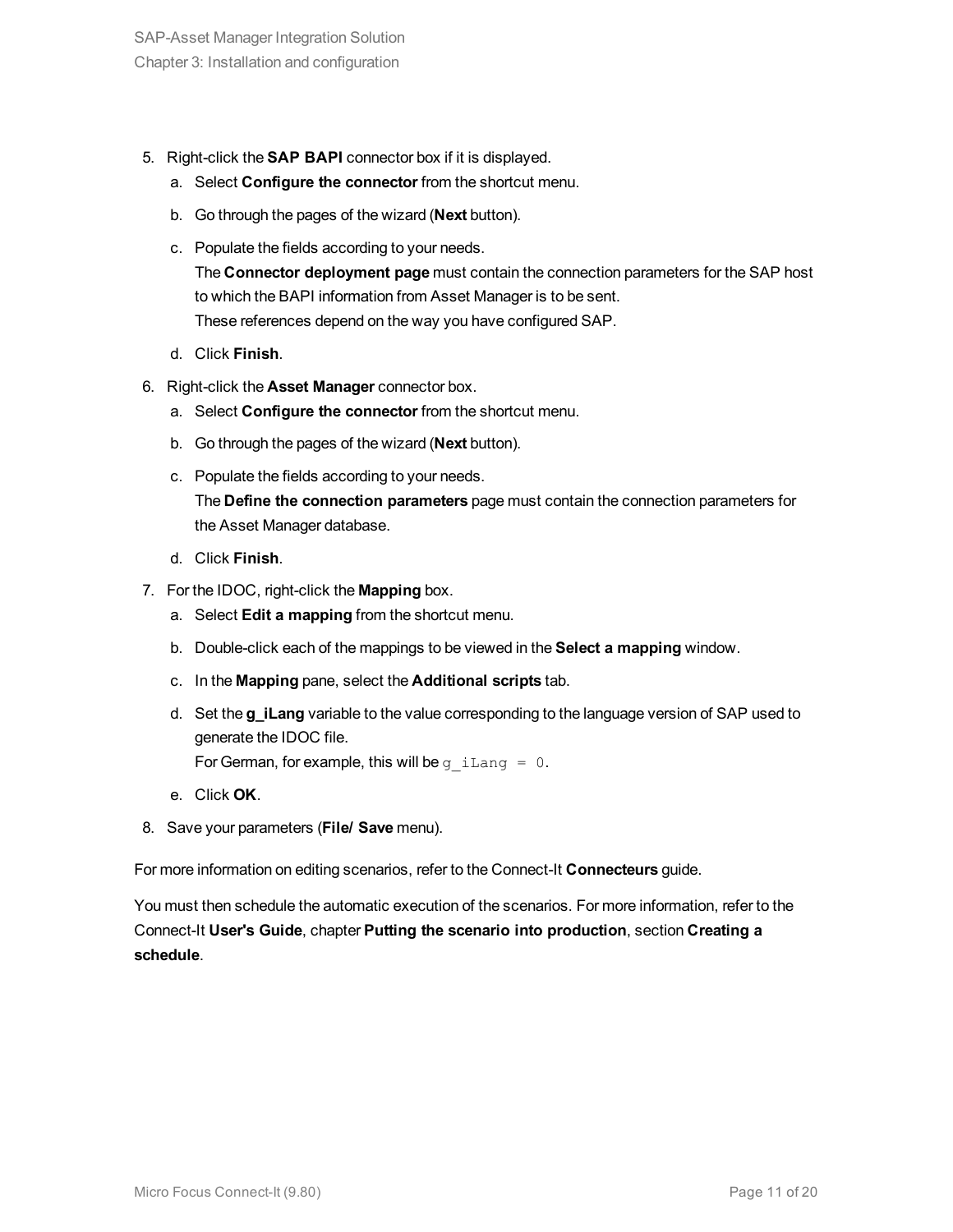# <span id="page-11-0"></span>Chapter 4: Integrating reference data

In order for Asset Manager and SAP to be able to interact, the equivalent data must be maintained in their databases.

Because the SAP-Asset Manager integration solution emphasizes the procurement cycle, the following reference data is managed by default:

- Departments and employees
- Cost centers
- Suppliers

**Note:** You must replicate this data in the order given in the above list.

**Tip:** You can freely use what is done with these data types as inspiration for maintaining others.

This chapter includes:

### <span id="page-11-1"></span>**Constraints to be respected**

Maintaining consistent data in two different systems brings about a series of constraints:

#### **Designating a reference database**

You must begin by designating a reference database. In this case, it will be the SAP database.

#### **Creating new records in the reference database**

New reference data must be created in the SAP database. Connect-It will propagate the records created to the Asset Manager, if the IDOC documents have been correctly generated by SAP.

**Caution:** If you create a new record (a new employee, for example) directly in the Asset Manager database, Connect-It will not propagate it to the SAP database, because the scenarios provided as standard do not cover this. However, you can adapt the scenarios so that the transfer works in both directions.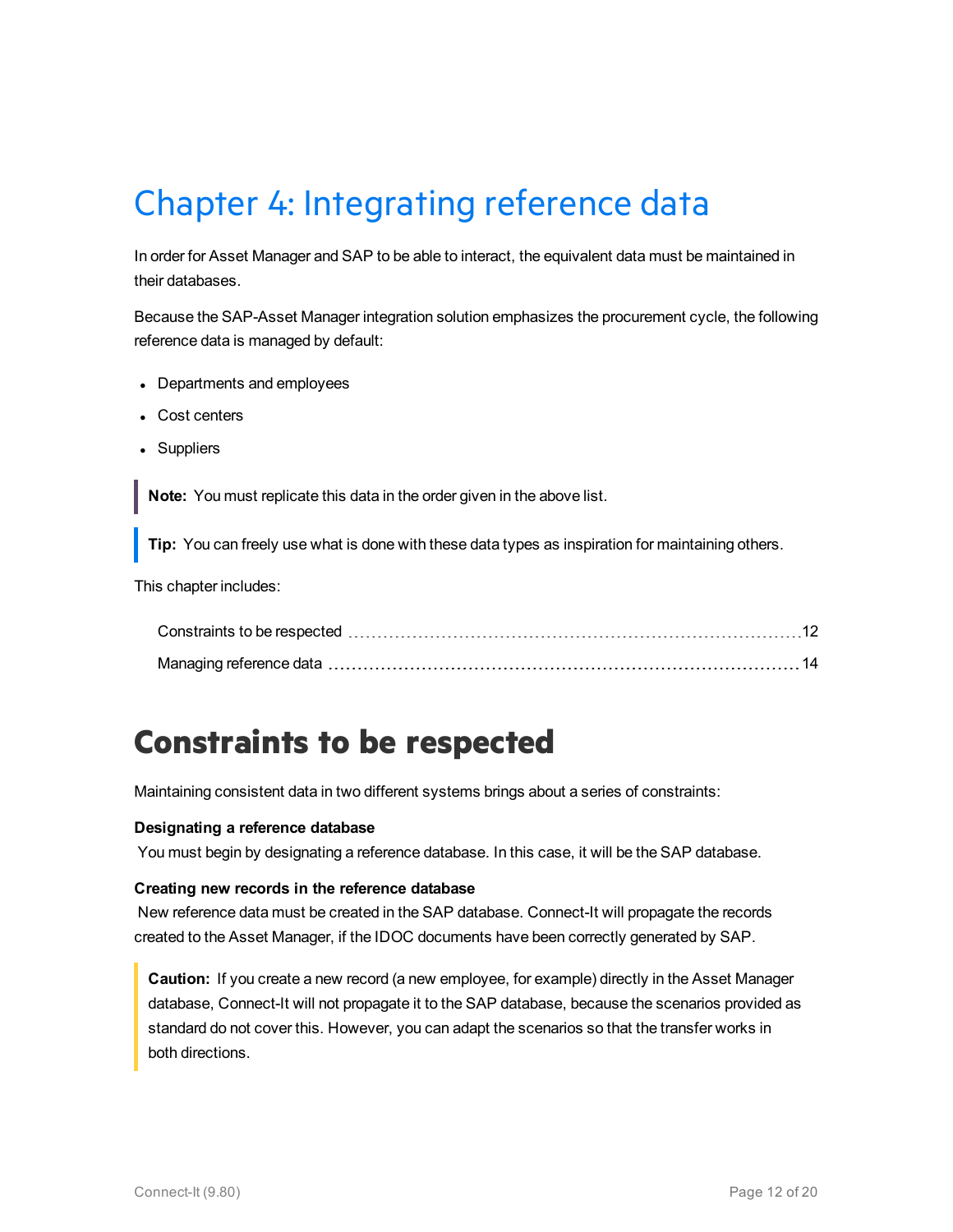**Tip:** We recommend prohibiting the creation of records in the reference tables of the Asset Manager database.

This is can be achieved using the user rights.

The tables in question are:

- <sup>l</sup> **Employees** (amEmplDept)
- <sup>l</sup> **Companies** (amCompany)
- <sup>l</sup> **Cost centers** (amCostCenter)

#### **Modifying the reference fields in the reference database**

The fields transferred from the SAP database to the Asset Manager database must be modified in the SAP database only. Connect-It will propagate the values of these fields to the Asset Manager database.

**Caution:** If you modify a record (telephone number of an employee, for example) directly in the Asset Manager database, Connect-It will not propagate the modifications to the SAP database.

**Tip:** We recommend prohibiting update access rights on the reference fields in the Asset Manager database.

This is can be achieved using the user rights.

To identify the reference fields, examine the mappings in the following scenarios:

- IGetPeople.scn
- IGetCompany.scn
- IGetCostcenter.scn

To display a scenario mapping:

- 1. Start Connect-It.
- 2. Open the scenario (**File/ Open** menu).
- 3. In the **Mapping scenario** window, **Global** tab, right-click the **Mapping** box and select **Edit a mapping** from the shortcut menu.
- 4. Double-click the mapping to be viewed in the **Select a mapping** window.
- 5. Examing the **Mapping** window.
- 6. The fields shown in the **Elements** column are the reference fields for which the update access rights must not be granted.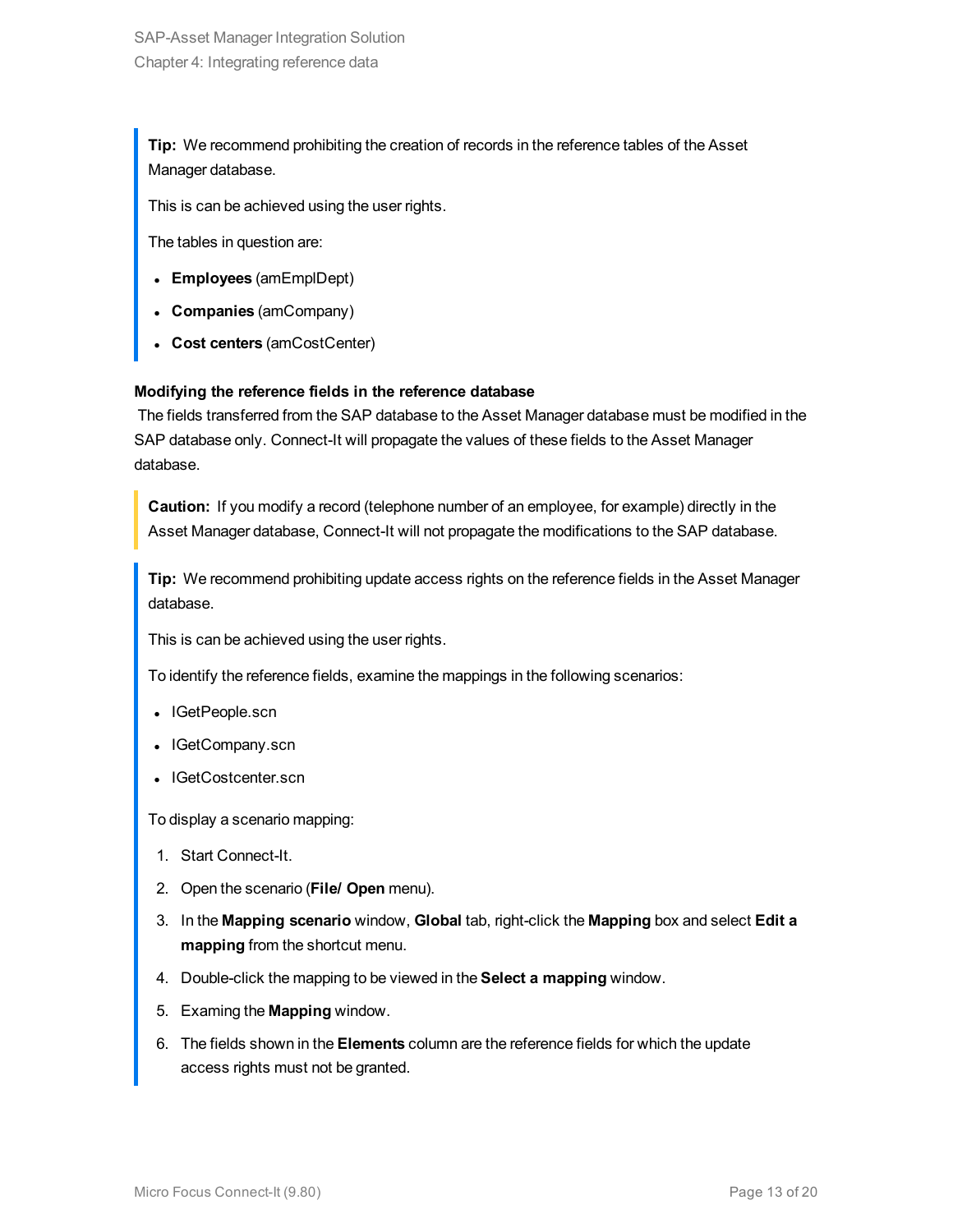### <span id="page-13-0"></span>**Managing reference data**

The following illustration shows how data is transferred between the SAP and Asset Manager databases.





Comments:

- The SAP database is used as the reference database.
- The Asset Manager database is updated via Connect-It. These scenarios use IDOC.
- The Asset Manager are updated by other means, which are not part of the SAP-Asset Manager integration solution.

<span id="page-13-1"></span>Connect-It is shipped with a scenario that handles the importing of catalogs (**catalog.scn**). This scenario uses the **Asset Manager** connector.

### **Scenarios and document types used**

The installation program copies the scenarios to a folder such as **<Connect-It 9.51 installation folder>\scenario\sapac43**.

**Table 3.1. Integration of reference data - Scenarios and document types used**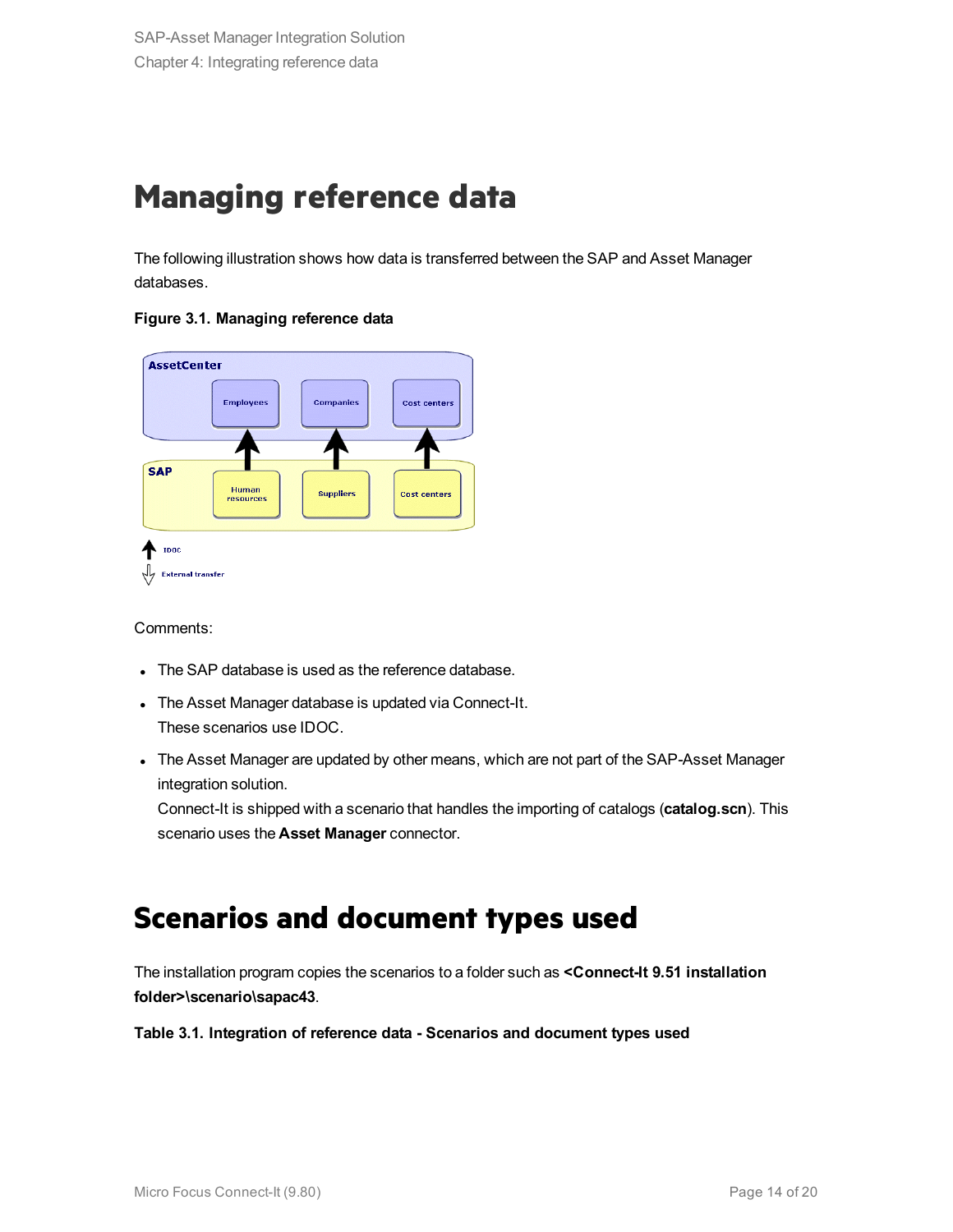|                  | Type of transferred data   Connect-It scenario to use | <b>SAP IDOC document type used</b> |
|------------------|-------------------------------------------------------|------------------------------------|
| <b>Employees</b> | IGetPeople.scn                                        | HRMD A01                           |
| <b>Suppliers</b> | IGetCompany.scn                                       | CREMAS01                           |
| Cost centers     | IGetCostcenter.scn                                    | COSMAS01                           |

**Tip:** When Connect-It is installed, the sample IDOC files are copied to the **datakit\sap\idocs** subfolder of the Connect-It installation folder.

You can use these files for testing purposes.

**Caution:** To view a mapping:

- 1. Start Connect-It.
- 2. Open the scenario (**File/ Open** menu).
- 3. In the **Mapping scenario** window, **Global** tab, right-click the **Mapping** box and select **Edit a mapping** from the shortcut menu.
- 4. Double-click the mapping to be viewed in the **Select a mapping** window.
- 5. Examine the **Mapping** window.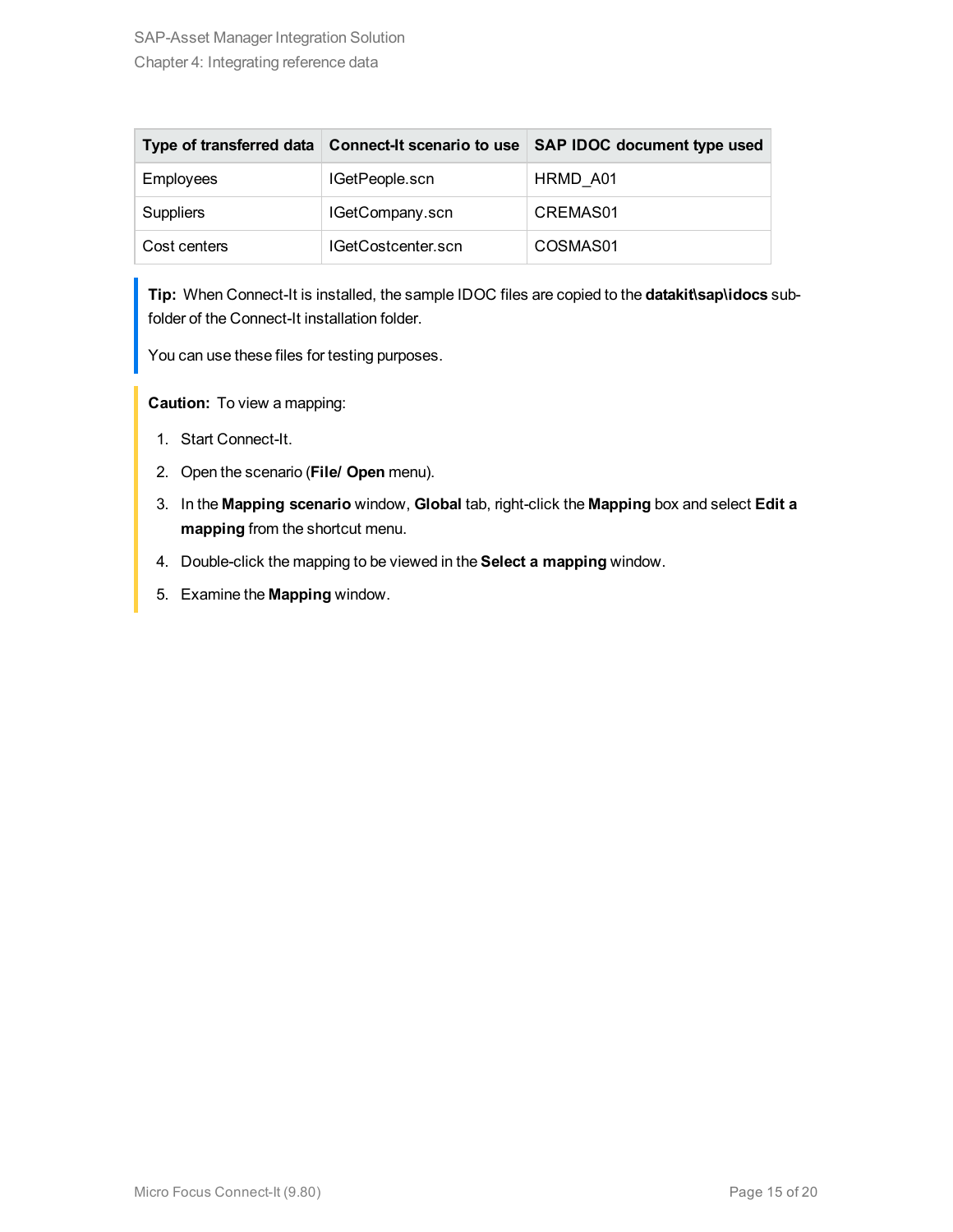# <span id="page-15-0"></span>Chapter 5: Integration of procurement

The SAP-Asset Manager integration solution allocates certain procurement tasks to Asset Manager and others to SAP.

This enables you to use the specific advantages of each application.

Two different strategies are available:

- Strategy 1: [Budgetary](#page-15-1) validation in SAP
- Strategy 2: [Budgetary](#page-16-0) validation in Asset Manager

This chapter includes:

### <span id="page-15-1"></span>**Strategy 1: Budgetary validation in SAP**

**Figure 4.1. Procurement management - Strategy 1**



With this strategy, the procurement cycle is organized as follows: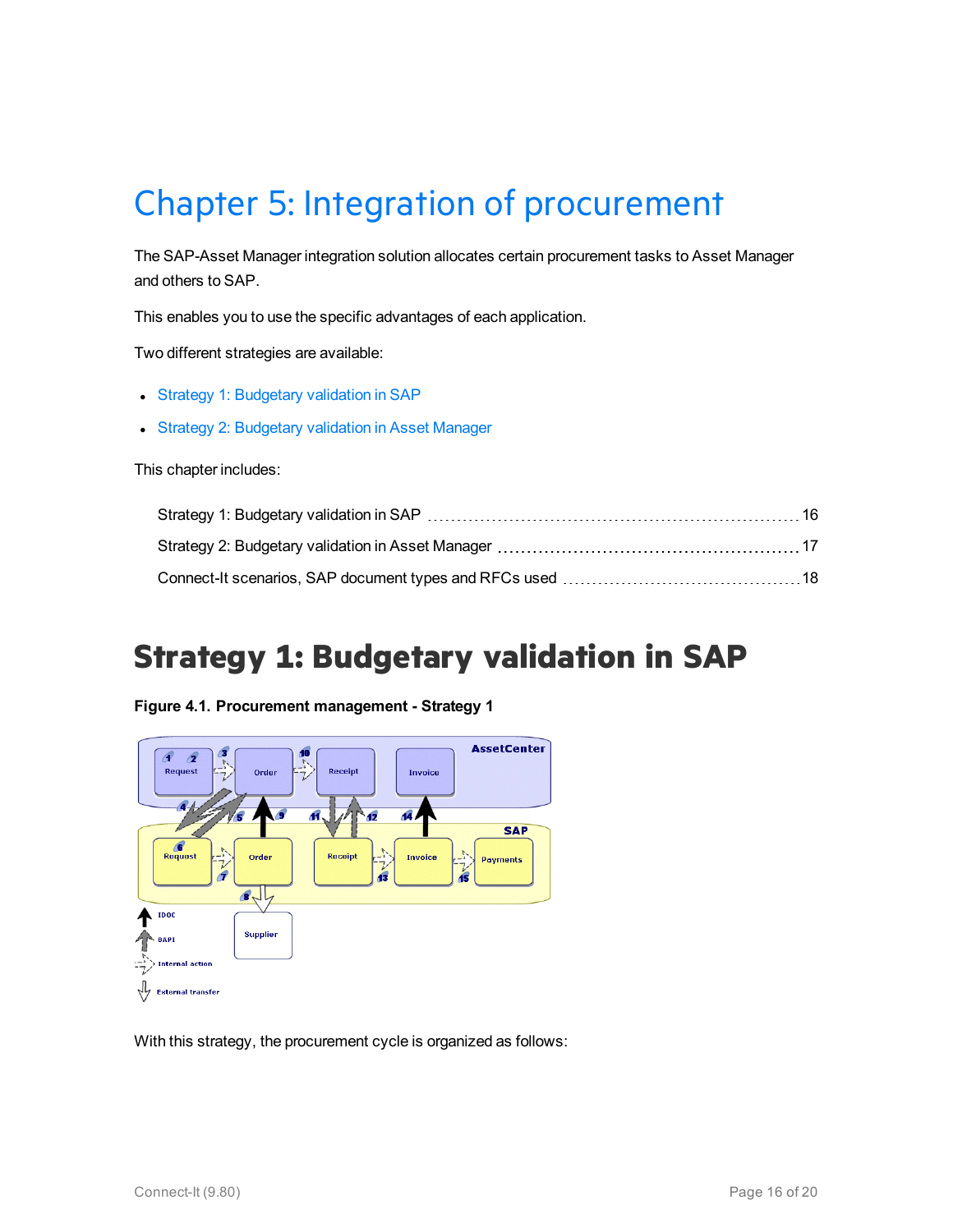- 1. The purchase request is issued in Asset Manager.
- 2. The purchase request is receives technical validation in Asset Manager.
- 3. The purchase order is issued in Asset Manager from the request in Asset Manager.
- 4. The **BAPI\_CREATE\_REQUEST.scn** scenario transfers the validated purchase orders from Asset Manager to SAP, is the form of requests, using BAPI (**BAPI\_REQUISITION\_CREATE**).
- 5. The same scenario populates the SAP request number in the Asset Manager purchase order.
- 6. The purchase request receives budgetary validation in SAP.
- 7. The purchase order is issued in SAP in the form of a SAP request.
- 8. The purchase order is sent to the supplier from SAP.
- 9. A Connect-It scenario updates the Asset Manager purchase order with the information in the SAP purchase order using IDOC.
- 10. The assets are received in Asset Manager from the purchase order.
- 11. The **BAPI RECEIVE.scn** scenario transfers the receiving slips from Asset Manager to SAP using BAPI (**BAPI\_GOODSMVT\_CREATE**).
- 12. The same scenario populates the SAP receipt number in the Asset Manager receiving slip.
- 13. The invoice is created, validated and processed for payment in SAP.
- 14. The **IGetInvoice.scn** scenario transfers the invoice to Asset Manager using IDOC (**INVOIC01**). Thus, you have in Asset Manager the prices actually paid to suppliers.
- 15. The SAP invoice is handled for payment in SAP.

### <span id="page-16-0"></span>**Strategy 2: Budgetary validation in Asset Manager**

**Figure 4.2. Procurement management - Strategy 2**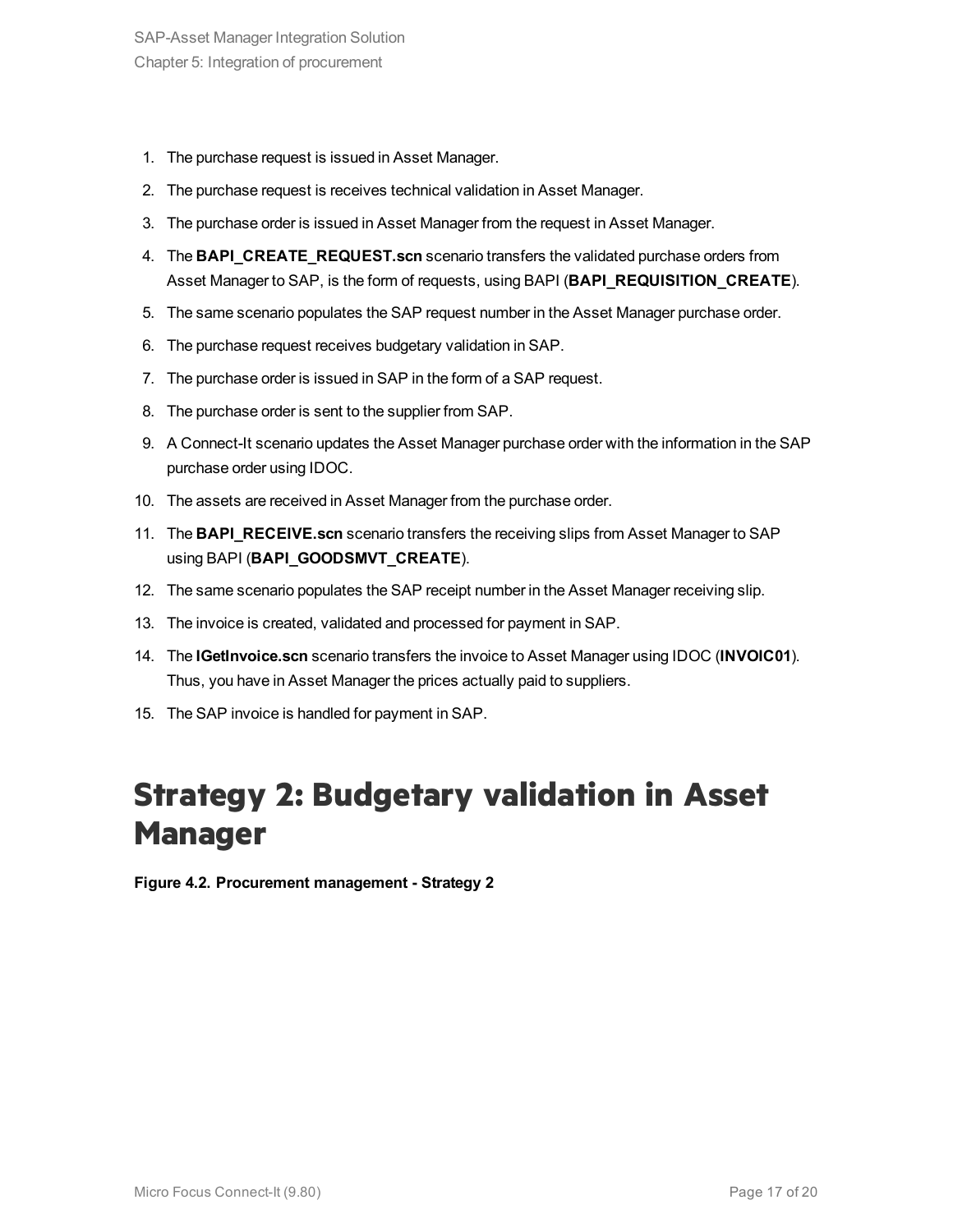

With this strategy, the procurement cycle is simpler and is organized as follows:

- 1. The purchase request is issued in Asset Manager.
- 2. The purchase request undergoes technical and budgetary validation in Asset Manager.
- 3. The purchase order is issued in Asset Manager from the Asset Manager request.
- 4. The **BAPI\_CREATE\_PO.scn** scenario transfers the purchase orders validated in Asset Manager to SAP using BAPI (**BAPI\_PO\_CREATE**). The same scenario populates the SAP purchase order number in the Asset Manager purchase order.
- 5. The purchase order is sent to the supplier from SAP.
- 6. The assets are received in Asset Manager from the Asset Manager purchase order.
- 7. The Connect-It **BAPI RECEIVE.scn** scenario transfers the receiving slips from Asset Manager to SAP using BAPI (**BAPI\_GOODSMVT\_CREATE**).
- 8. The same scenario populates the SAP receipt number in the Asset Manager receiving slip.
- 9. The invoice is created, validated and processed for payment in SAP.
- 10. The **IGetInvoice.scn** scenario transfers the invoice to Asset Manager using IDOC (**INVOIC01**). Thus, you have in Asset Manager the prices actually paid to suppliers.
- 11. The SAP invoice is handled for payment in SAP.

### <span id="page-17-0"></span>**Connect-It scenarios, SAP document types and RFCs used**

**Table 4.1. Integration of procurement - Scenarios, document types and RFCs used**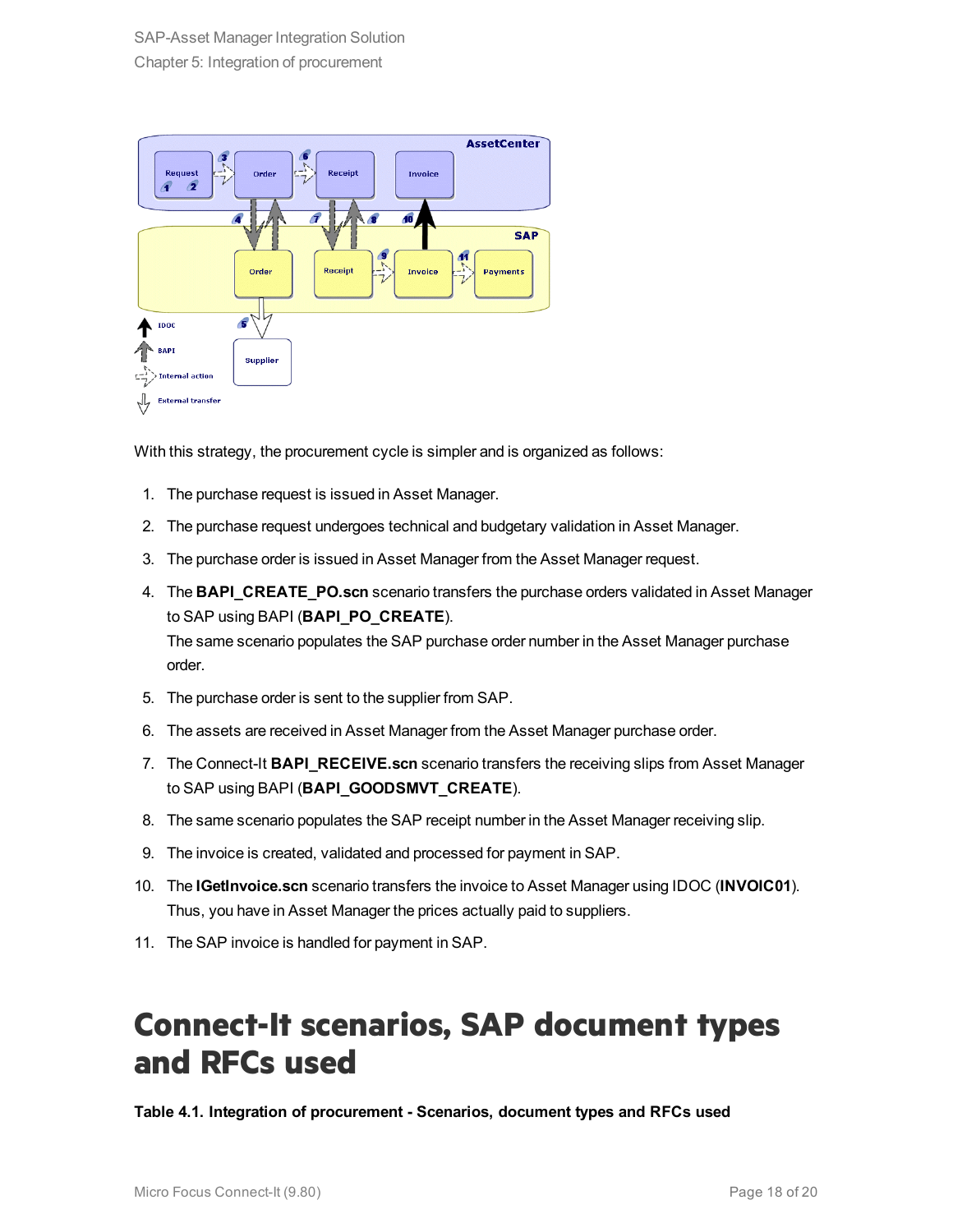| Type of transferred data                                           | <b>Connect-It</b><br>scenario to use | <b>SAP IDOC</b><br>document type<br>used | <b>SAP BAPI RFC</b><br>used                 |
|--------------------------------------------------------------------|--------------------------------------|------------------------------------------|---------------------------------------------|
| Asset Manager purchase order -><br>SAP request (strategy 1)        | BAPI CREATE<br>REQUEST.scn           |                                          | BAPI<br><b>REQUISITION</b><br><b>CREATE</b> |
| Asset Manager purchase order -><br>SAP purchase order (strategy 2) | BAPI CREATE<br>PO scn                |                                          | BAPI PO<br><b>CREATE</b>                    |
| Asset Manager receipt -> SAP<br>receipt (strategies 1 and 2)       | BAPI<br>RECEIVE scn                  |                                          | BAPI<br>GOODSMVT<br><b>CREATE</b>           |
| SAP invoice -> Asset Manager<br>invoice (strategies 1 and 2)       | IGetInvoice.scn                      | INVOIC01                                 |                                             |

**Tip:** When Connect-It is installed, the sample IDOC files are copied to the **datakit\sap\idocs** subfolder of the Connect-It installation folder.

You can use these files for testing purposes.

**Caution:** To view a mapping:

- 1. Start Connect-It.
- 2. Open the scenario (**File/ Open** menu).
- 3. In the **Mapping scenario** window, **Global** tab, right-click the **Mapping** box and select **Edit a mapping** from the shortcut menu.
- 4. Double-click the mapping to be viewed in the **Select a mapping** window.
- 5. Examine the **Mapping** window.